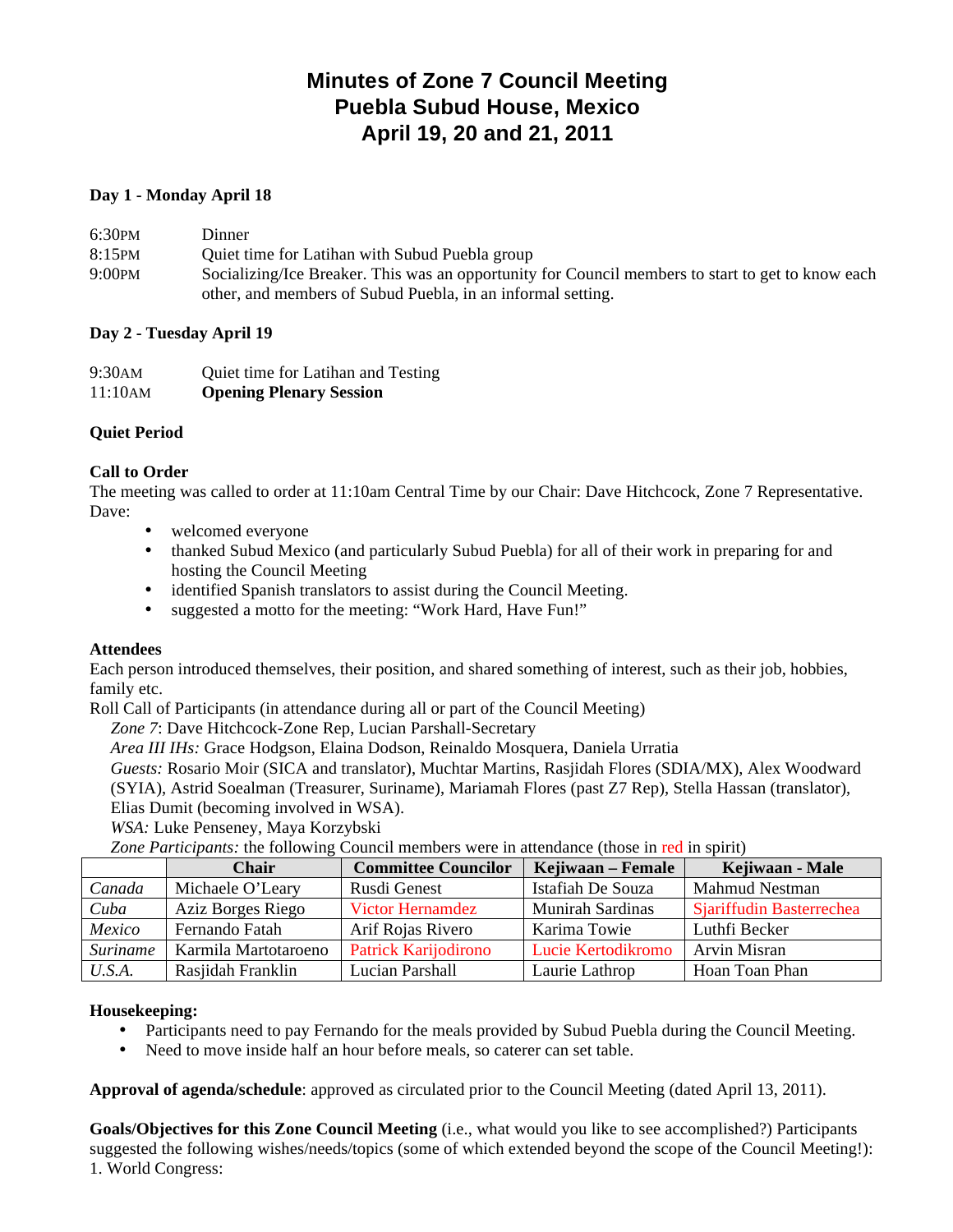- A feeling that it is "our" Congress (Mexico, Zone 7 and WSA)
- More preparation for entertainment. More events open to the non-Subud public
- More SICA involvement in Congress preparations

# 2. Zone 7:

- Unity amongst the countries in the Zone
- Practice working/sharing harmoniously together
- Share practical benefits and significance of the Zone with our members
- More "alive" zonal structure
- Youth involvement in meetings

# 3. Other:

- Continuation of Bapak's legacy/vision, when Ibu is no longer present (see Ibu's talk in Semerang 3/2010)
- Outreach
- Clarification about the World Subud Council
- Ageing demographics in Subud membership
- Opened children of Subud members
- Youth Perspective/Participation
- Subud Symbol copyright/guidelines on earrings etc.

| 12:30PM | Sharing of testing done after the morning latihan |
|---------|---------------------------------------------------|
| 1:30PM  | Lunch                                             |
| 2.0001  | Denambe Marrie and Lafamoatian Champa             |

3:00PM Reports, News and Information Sharing

# **Country Reports**

*Canada:* KC report-membership and group life. Membership hovers around 400 on east and west coast, not much in between. Many older members have passed on and many are more immobile so helpers are busy. Have opened many new members and in Toronto have  $4<sup>th</sup>$  generation members. Groups have become much more culturally diverse. There is a definite correlation between age of members in groups and level of activity. Older members tend to generate more activity. All of the groups have very devoted helpers. In general, Subud in Canada is doing well from the kejiwaan side.

Committee report - Canada has one housing fund for all of Canada. Many of the centers also have an investment fund – all have houses that are enterprises that they rent. Wings have also been very active. Montreal has many South American members.

*Cuba:* KC report-Cuba has around 300 members in 2 larger groups and 6-7 smaller groups. No Subud houses – members gather in private houses. About 40 helpers. Recently opened 10 younger members (under 30) in Havana group. Despite social issues, Cuba is a delightful place. In 2008, Subud Cuba celebrated the 50 years of Subud as a cultural event and it worked so well they decided to continue and invited former members. KCs work very hard and are very close with the committee. SD has 3 projects in Cuba, which support schools that are in need of repairs and materials. Through this work 5 members of the school now do latihan. SICA has cultural events in Havana that non-members participate in. Is very difficult to get funds in Cuba for Subud because the wages are so low. So when there is activity, members bring a dish to share. Communication with Subud outside of Cuba is very difficult. Internet is very expensive and very slow. Government provides good, free hospitals and education, but other things are expensive (e.g. spare parts). Helpers' travel is difficult because bus transportation is expensive and overbooked. So members have a lot of needs but welcome support through special latihans.

*Mexico*: KC report-In NZ, once they heard that Mexico would be the World Congress site in 4 years they asked Ibu what to do and she guided them to invite all the lost members back through the Congress (about 500). The Congress will also raise visibility and credibility within the existing brotherhood bringing back members they haven't seen for years. Congress also provides the opportunity for helpers/committee, as well as males and females, to work closer together, so little by little it becomes more of a body. Have 3 very strong groups. What is most needed is for people to be awakened from within and World Congress will hopefully help that. Committee report-have about 75 active members. Last year they started a national council that allowed the 4 groups to work in harmony together. Council consists of national chairs from each group. Mexico has their own domain name and system for organizational emails that depend on position, not on the person. Have for the first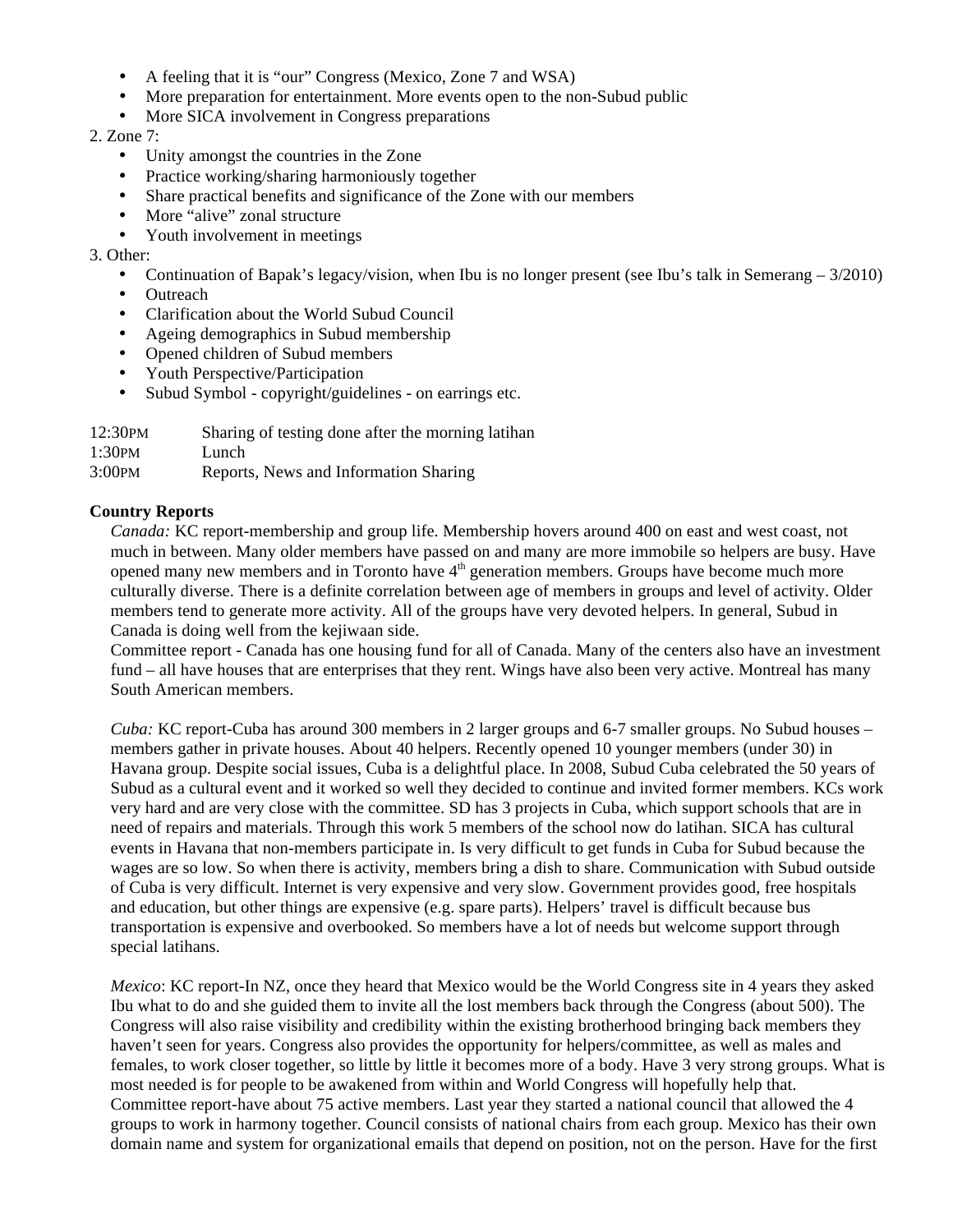time an annual work plan for budget, etc. Not all is perfect, there are challenges, all the Wings need representatives, members like going to latihan. No formal Wing structure, which needs member involvement.

4:15PM Break 4:30PM Country Reports continued

*Suriname:* Provided a full report and presented a Powerpoint show that is an excellent example for all countries to model in the future. See attached.

*USA:* Rasjidah Franklin provided the Z7 Council with some demographics of SUSA including the goal to strengthen and secure the future of Subud USA through a *Continuity of Operations Plan*. She also invited everyone to attend our National Gathering from June 29 to July 4, in Rockford (just outside Chicago.) Lucian introduced the Council to the four tasks that the BOD are currently involved in. The four listed in the COP are: relocating the National Office, moving the bookstore to an online sales system, establishing a part time executive director position, and a redo of our exiting webpage. Laurie provided KCs report: She explained how the 6 NHs across the country keep in touch with regional and local helpers. Each helper is a liaison to a region and each wing. They help create or form committees on the regional level as needed. We have two kejiwaan events that draw members from around the country. One is in the Pacific North West and one is in East Coast and Midwest. Also, a big need for helper development over the country. Several test questions were provided in the report.

**WSA Update:** Luke and Maya reported on progress on agreements and resolutions from NZ World Congress. Luke began with a slide show outlining the resolutions from the World Congress that WSA are addressing along with a few other activities that have arisen since the Congress.

| 7:00PM | Quiet time for Latihan |
|--------|------------------------|
| 8:00pm | Dinner                 |
| 9:00pm | IHs met with KCs       |

# **Day 3 - Wednesday April 20**

9:30AM Quiet time for Latihan and Testing

# 11:32AM **Second Plenary Session**

*Feedback from first plenary session*

Lessons learned from yesterday:

- For next Council meeting agenda needs to be printed in Spanish as well as English.
- For next Council meeting Country Reports should be printed and distributed prior to the meeting, with verbal reports presented in summary (Powerpoint) format, focusing on those items about the country that would be of most interest to the rest of the zone. Arif volunteered to translate reports into Spanish for us – needs about 2 weeks prior to meeting.

# **Zone Rep Report**

Dave provided some highlights and challenges he has experienced over the past 15 months, including:

- Enjoyed connection on 5 Zone Council conference calls.
- Enjoyed participating in other countries' congresses meeting members and seeing differences in organization.
- Greatly enjoyed WSC meeting in England, although it made him aware of so much of the international association he doesn't know about.
- Wants to improve communication with Cuba to better include them in the zone.
- Final challenge is to help the isolated members in the Caribbean feel part of Zone 7.

# **Experience of previous Zone Rep**

Mariamah shared her experience as the past Zone 7 Rep. Learned to speak from inner and outer, from outer practical to inner quiet. It was important to explore the three roles (KC, Chair, CC) and needed to do exploratory testing, then talk about roles and experiences. This helped define the nature of each country. So ended up with roles and descriptions. Worked on priorities every year: unity and continuity. Worked on unchanging budget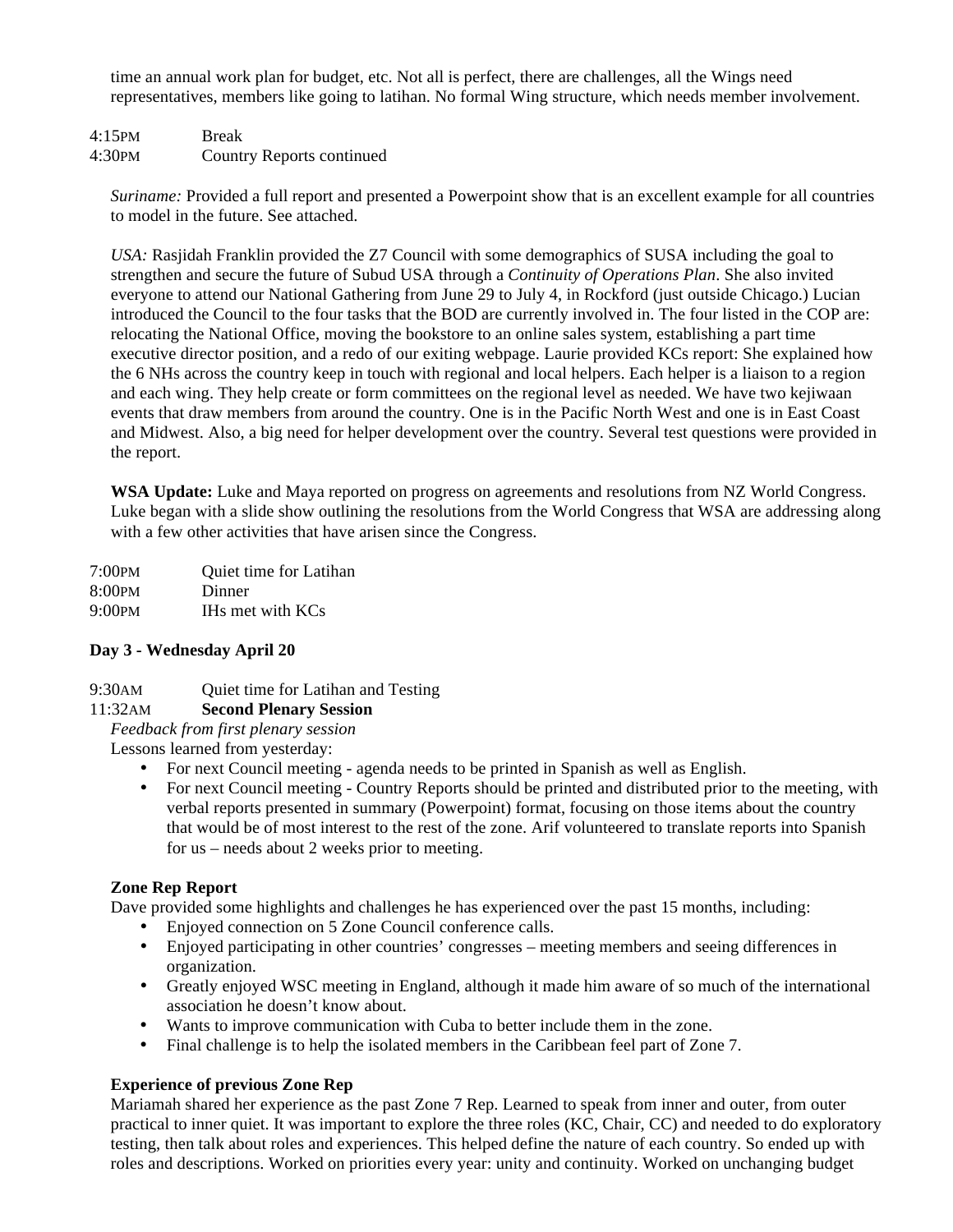with limitations, so this may need to be changed in the near future. Also visiting congresses in each country worked well, Mariamah reflected the similarities and irks of each country she visited: Suriname, Canada and USA in contrast to Mexico. Learning about other countries enriched the zonal council. When the inner is connected it is all very simple. There is great unity in our diversity. Mariamah to provide Lucian /Dave with her web files and PPT from her term as Z7 Rep.

# **Wing Reports**

### *SDIA*

Rasjidah Flores, SDIA Board Member, has seen SD working through various individual actions in the membership. For example, SD Canada has been raising funds for Mexico projects, which has been very helpful in creating a good relationship with local authorities. Rasjidah briefly described the SD activities in Suriname and Cuba and identified how Zone 7 could help be raising community awareness of the projects in each country.

### *SICA*

Rosario Moir, SICA International Board Member, indicated that SICA is now healthy enough again to support cultural events at the World Congress. Would like a fiesta/open house/party for World Congress as an opening event. Need more SICA reps in the world and especially in this zone. Person must organize, administrate and like culture. SICA is now incorporated in the USA so can now raise funds separately (i.e., out from under SUSA umbrella.) SICA has also initiated health insurance for artists and more information will follow. One of its projects includes an initiative where each youth up to 30 in each country will receive a camera to record the life of Subud to put in a movie for World Congress. Guidelines will be sent from SICA and this will be coordinated with WSA, which is initiating a similar project called: *A Day in the Life of Subud*. Movie will become a historical achieve. Rest of SICA report is attached.

### *SYAI*

Alex Woodward represented Subud Youth *Activities* International, which is its new international name. Went from two youth reps to six at the last World Congress – two for each area in the world. Hopefully, this will increase contact with youth. With two reps each was pretty much stuck within the area they were from. Two reps in each area would work as a pair and the two in that area would represent SYAI in that area when there was an international meeting. Youth groups include ages: <13, 13-17 and 17>. Although very diverse and difficult groups to serve, youth have one item in common – they are the future. So is very important to serve these three groups keeping in mind the great diversity. There is a good collaboration between SESI and SYAI through the Yes Quests. A second project with SD is called Human Force - which are shorter volunteer camps to help SD with specific projects to build youth talents and responsibilities. SYAI is looking for a commitment from each one of the participants at the Zone Council meeting to support Subud youth activities, to spread the word and to encourage youth to participate.

1:30PM Lunch 4:00PM Tour of the Puebla Conference Center 5:00PM **2014 World Congress Discussion**, included the following:

• The rooms and facilities that were viewed provide the basic space necessary for a World Congress, but more are needed! Luke, Maya and Fernando to visit adjoining/nearby facilities tomorrow (They subsequently reported after this additional tour that they were fabulous and provide all we will need!)

- Cost of facility would be negotiated along with the breakout rooms in nearby hotels.
- There are at least 3,000 hotel rooms within one kilo of the conference center.

• Time of year is an issue (popular vacation time for northern hemisphere in July/August, Ramadan in July, dryer weather in April) and this will probably end up being tested at WSC in June. The intent of the congress is to have it on the scale of Spokane – 3,300 participants. Maya spoke to the inner content and why members attend the congress. Lucian reflected on the outer need that local weather will impact members outer desire to attend. Higher attendance will, hopefully, allow registration fees to be low enough to allow subsidies and members from less rich countries to attend.

• Fernando walked us through the initial operation of the core congress team.

• Dave brought up the concerns from our northern brothers and sisters about safety in Puebla. Fernando asked the members attending the zone council do they feel safe? Many members of the council that responded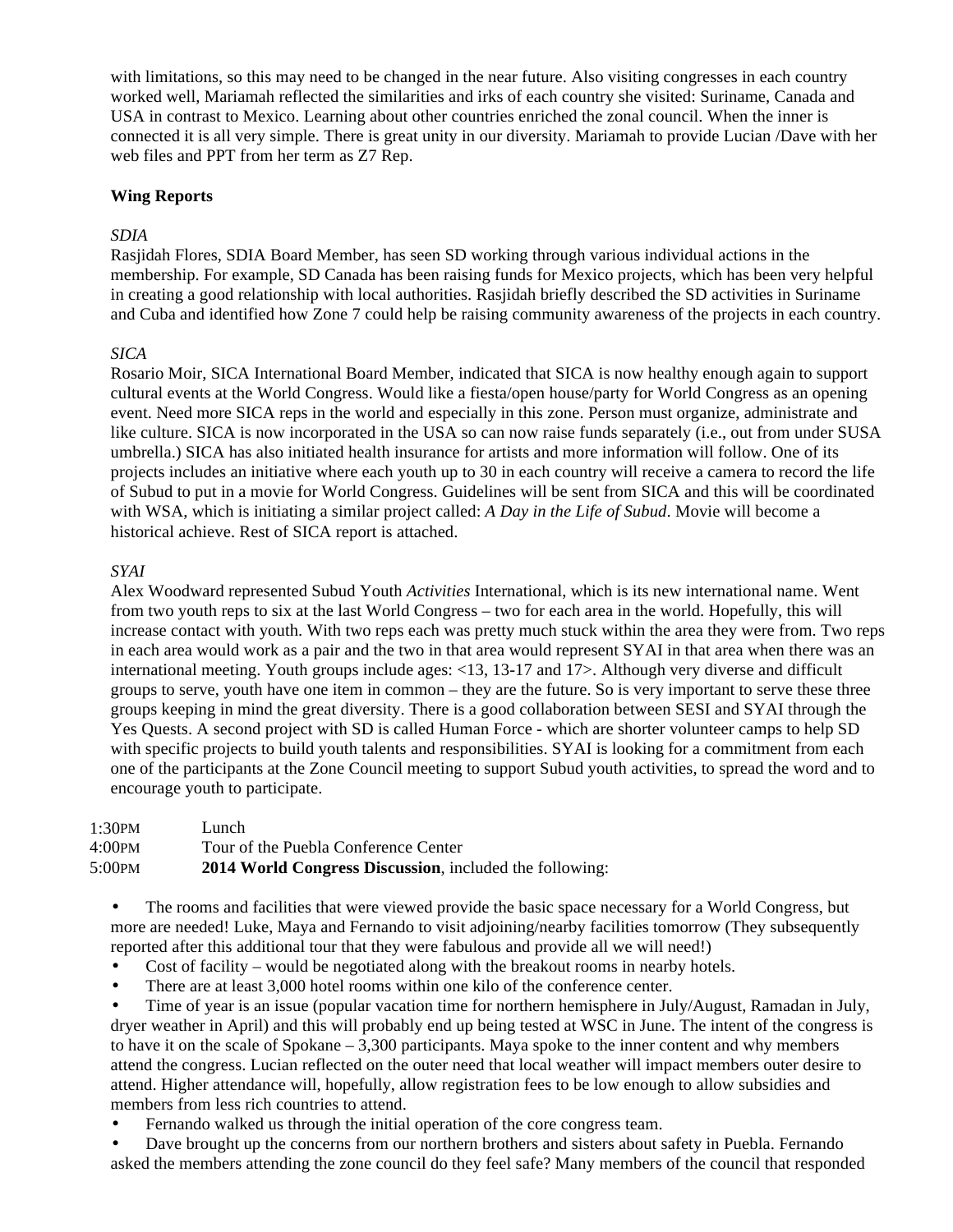felt safe during their travel to Puebla as well as their short stay in the city. There is a 'level of security' rating for cities in Mexico from high to low – Puebla has never made the list even at the lowest level. Luke spoke on being practical and mature about the site and to recognize that in three years things could change drastically. It was agreed that it could be helpful if Subud members who had visited Puebla talk and write about their experiences in the city.

Reference was made to the World Congress Operations Manual that Lucian had recently created. This contained much useful information and provided a core that could be built upon. It included many of the "lessons learned" provided by attendees at Christchurch. Many areas of the manual needed filling out over the next 3 years.

The final issue was how to identify volunteers and what jobs needed support. It might be possible for a country in Zone 7 to take on a specific task of the World Congress. Subud Mexico indicated that it was still too early to determine what specific help they needed, but they would be considering this over the coming months. Online registration was discussed, specifically 'regonline' that USA uses. Several similar systems will be explored. Dave will take responsibility for communication between the core team and the Zone regarding their progress and how the help needed can be connected to those who want to volunteer.

• Fernando thanked everyone for their questions and support and asked us all to seek God's guidance for unity and harmony.

| 7:00PM  | Dinner at Puebla restaurant                  |
|---------|----------------------------------------------|
| 10:00PM | Quiet time for Latihan at Puebla Subud house |

# **Day 4 - Thursday April 21**

9:30AM Quiet time for Latihan and Testing

# 11:15AM **Closing Plenary Session**

*Goals, Actions and Priorities for Zone 7 in the next year(s).* 

# **1. How can Zone 7 support Subud Mexico for the World Congress?**

Feedback: Explore financial support for two members to come one to two years prior to the WC to assist in organizing the congress with Puebla team. Zone 7 will support Mexico with special latihans (including testing) that Hoan Toan will set up. Zone 7 encourages IH visits to Puebla. Zonal enterprise could set up a hostel in a downtown building which is empty for the congress and sell afterwards. Z7 to support both material and spiritual help towards helping to organize the congress but would need a budget to bring people. Should there be a paid Congress Coordinator who would live in Puebla in the year(s) leading up to the Congress, such as Rifka did for Spokane?

# **2. How can Zone 7 support Subud Cuba?**

Feedback: Aziz advised that the best way is financial support for travel, so helpers can visit group events and activities. Need to travel to member houses (groups cannot own facilities). Also lack of funds prevent Cuban members from traveling to other countries. Aziz will send a draft budget to Dave to give Z7 some idea of the level of financial support that might be needed. Perhaps it would be better for Zone 7 to support more travel into Cuba so they can get a clearer framework of Subud. A goal for Subud Cuba is to eventually host a Zonal meeting there (maybe 2013?) – after government hurdles have been cleared and Subud becomes legally recognized. (next 7 to 9 months??) NHs in Cuba accompanied committee to all the meetings – thank you. Munirah will explore ways for members to enter Cuba and pass onto Dave.

# **3. How can Zone 7 support our Subud brothers and sisters in the Caribbean region?**

Feedback: Need to update the membership list so when folks visit they can do latihan. This could be combined with contact information for each country in the zone. Dave agreed to do this. The original request to support the isolated members in the Caribbean, both for their kejiwaan and administrative needs, came from the IHs to the Subud East Coast helpers. However, some of the isolated members in the Caribbean have expressed confusion and the desire to be more clearly considered part of Zone 7 and not part of USA. Likely the best option is probably for the situation to stay the same for the near future, but to ensure that our isolated brothers and sisters feel well connected to the zone. However, the Caribbean is not a voting member country of the WSA at this time.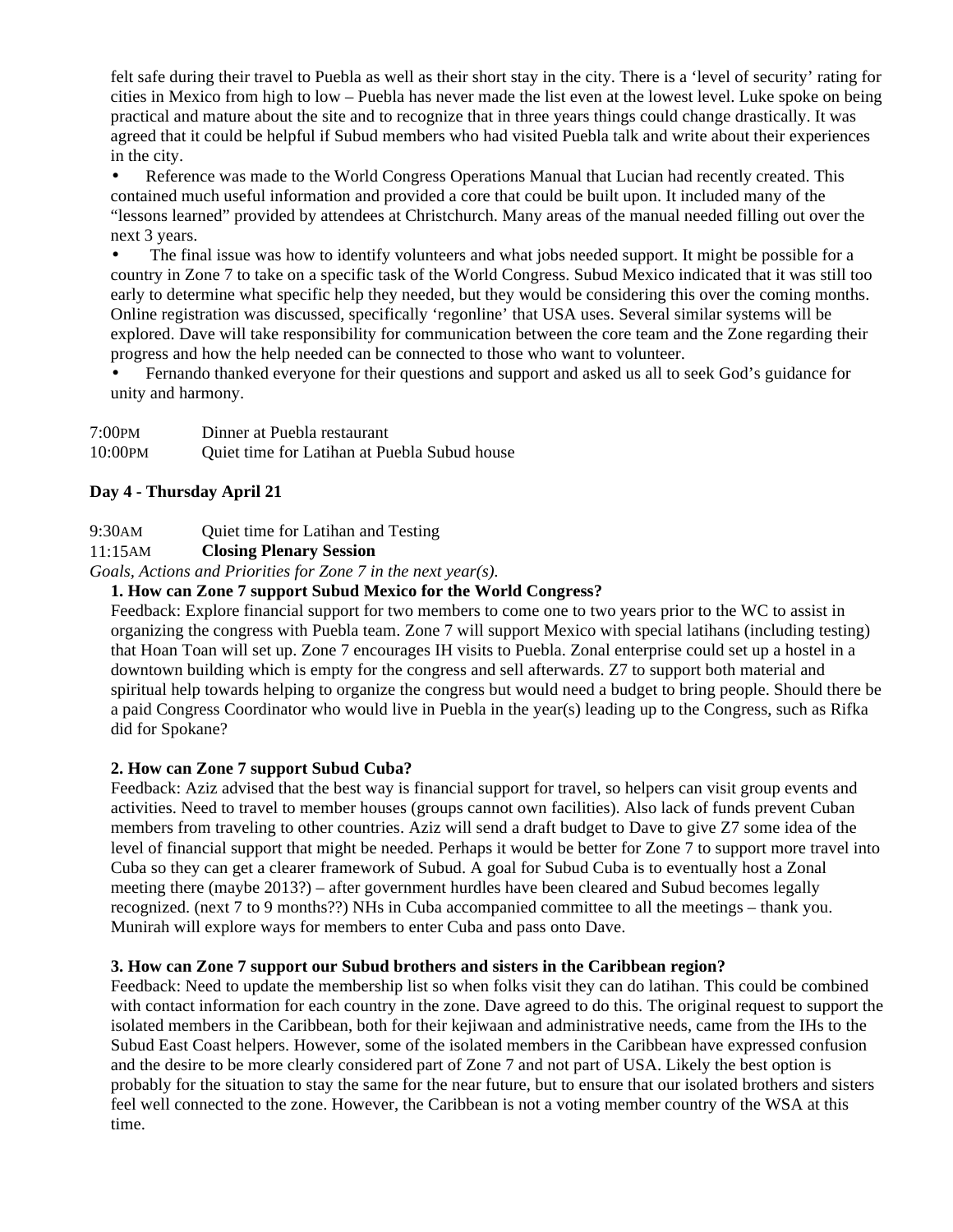# **4. What is the relevance of Zone 7?**

Feedback: Needs to create more visibility of what it is, to our members in the zone – most are not aware of it. Suggestions:

- Include a Zone 7 Report at each National Congress.
- Zone Council members to be more pro-active in sharing zonal news during the year
- Testing with members as to the relevance of the Zone
- Need someone from World Congress Team to attend National Congresses to promote the World Congress, including Zone 7 support and involvement.
- A Z7 enterprise might increase visibility.

# **International Helpers Report**

Reinaldo started by reporting that their visit to Mexico included four groups and they have had the opportunity to do helpers work with each committee, NHs and other helpers as well as individual work with members. Also had meetings with core organizing team for World Congress and had support from the NHs on all these visits. Grace asked if folks every wondered how it was determined where IHs should travel to? While in NZ they tested on what there priorities were – they received that first visit should be to Zone 9. There is no agenda but to be as open as possible for God to fill the space. Elaina indicated that they have traveled to: Chile, Argentina, Columba, Peru, Venezuela, and Brazil. In addition also visited Canadian Congress and NYC.

1:30PM Lunch

3:00PM Next meetings

# **Location for Zone 7 Council Meeting/Zonal Gathering/Americas Gathering in 2012**

Requests for hosting the Americas Gathering and WSC meeting are due by May 1. Subud Canada is preparing a bid and there are rumors that two more countries may be also. So our zone council would meet at the gathering if it were in our zone – otherwise we will need to talk about our meeting location after a decision has been made in June about the Americas Gathering. Dave will let us know when the selection has been made at the WSC meeting in June.

# **Location for Zone 7 Council Meeting/Zonal Gathering in 2013**

It is pretty far out, but Subud Suriname and Subud Cuba (if government approves) have indicated an interest in hosting the meeting, but we will not need to decide until next years council meeting.

# **Final wrap up**

Each member on the Council had the opportunity to respond to one or more of the following questions:

- What did the Council meeting accomplish?
- What actions are to be taken and by whom?
- What will you take back to our members?

The meeting was adjourned at 4:15pm with big THANK YOUs to Dave for the organization of the agenda and keeping us directed. And to Luke, Maya and the IHs for there presence. Also to Subud Puebla for hosting the meeting and to the translators for all their help.

# **Unfinished business**

- Spanish translation for website?
- 2012 Zonal Budget. *What is the best process for determining and approving this?*
- World Subud Council meeting in June. *What input does the Zone want/need to give?*
- Zonal Projects. *Are there specific projects we could adopt as a Zone? Which? How?*
- Zonal Enterprises. *How do we decide which to support?*
- 8:15PM Quiet time for Latihan with Subud Puebla group
- 9:00PM Dinner and music

# **Day 5 - Friday April 22**

10:00AM Visit to Usha Mulia Abadi, including Latihan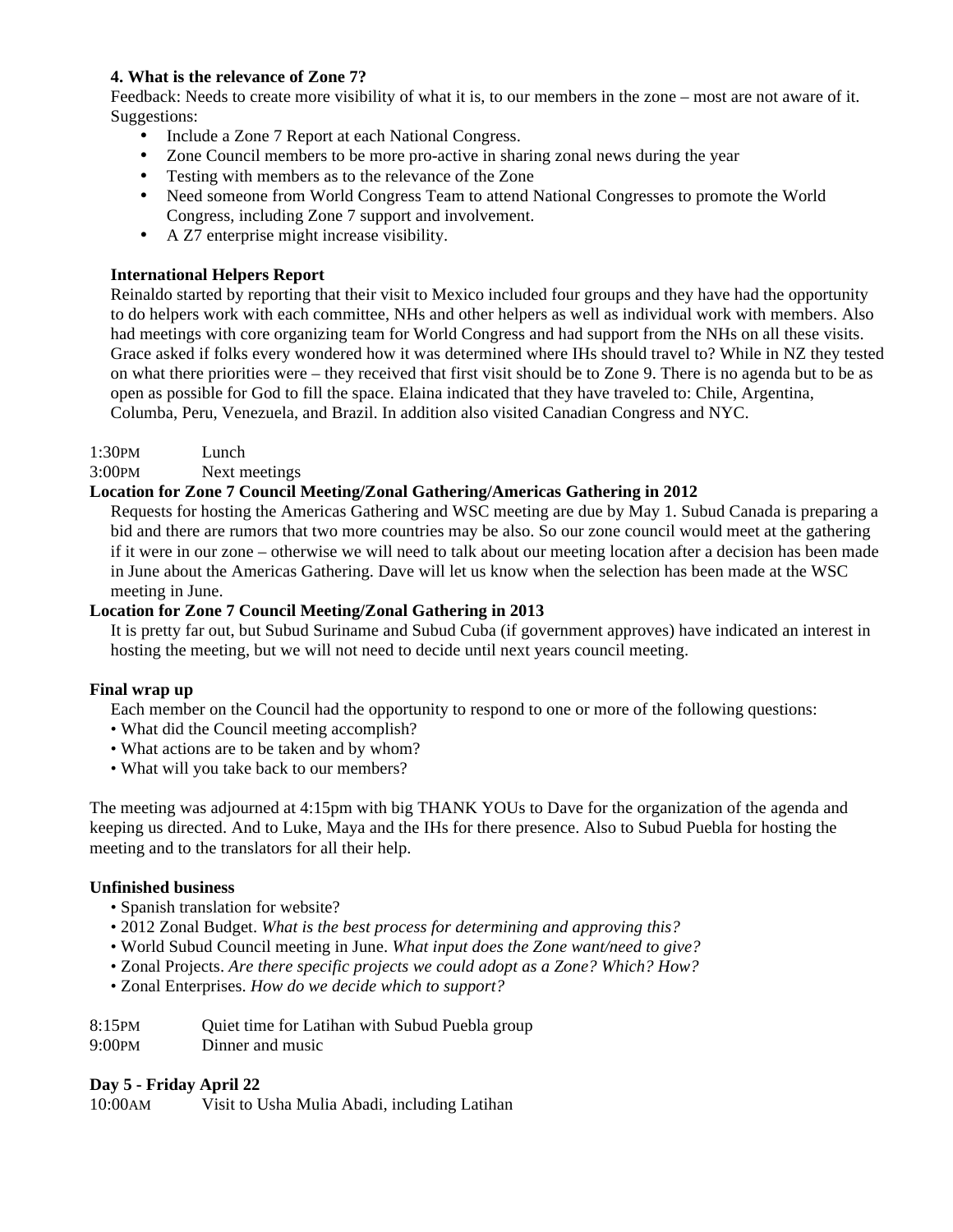# To do list:

| Dave       | Print future Council Meeting agendas in Spanish and English                                         |
|------------|-----------------------------------------------------------------------------------------------------|
| Dave       | Prepare and distribute Country Reports prior to the Council Meeting. Arif to translate into Spanish |
| Mariamah   | Email web files and PPT to Dave or Lucian                                                           |
| All        | Help to raise community awareness of SD projects in each country                                    |
| All        | Help to find more SICA Reps in Zone 7                                                               |
| All        | Support and spread the word about SYAI activities                                                   |
| Hoan Toan  | Set up monthly latihan for Zone 7 Council and Congress Team                                         |
| <b>COT</b> | Consider, identify and communicate the help needed with WC Preparations                             |
| Dave       | Help communication between COT, Zone 7 and WSA regarding help needed with WC                        |
| Aziz       | Provide draft of financial and other Cuban needs to Dave for Z7 discussion                          |
| All        | Help to promote Zone 7 e.g. sharing news at national congresses, testing on relevance of Zone 7,    |
|            | suggest possible Z7 enterprises?                                                                    |
| Dave       | Notify Council members when location of Americas Gathering is decided.                              |
| Dave       | Work to update the list of the isolated members in the Caribbean region, together with contact      |
|            | persons in each Zone 7 country.                                                                     |
| Munirah    | Explore ways for members to enter Cuba and pass these onto Dave                                     |
| Karmila    | Work on possible open source, blogs, web portal and Zone 7 website                                  |

Respectfully submitted, Lucian Parshall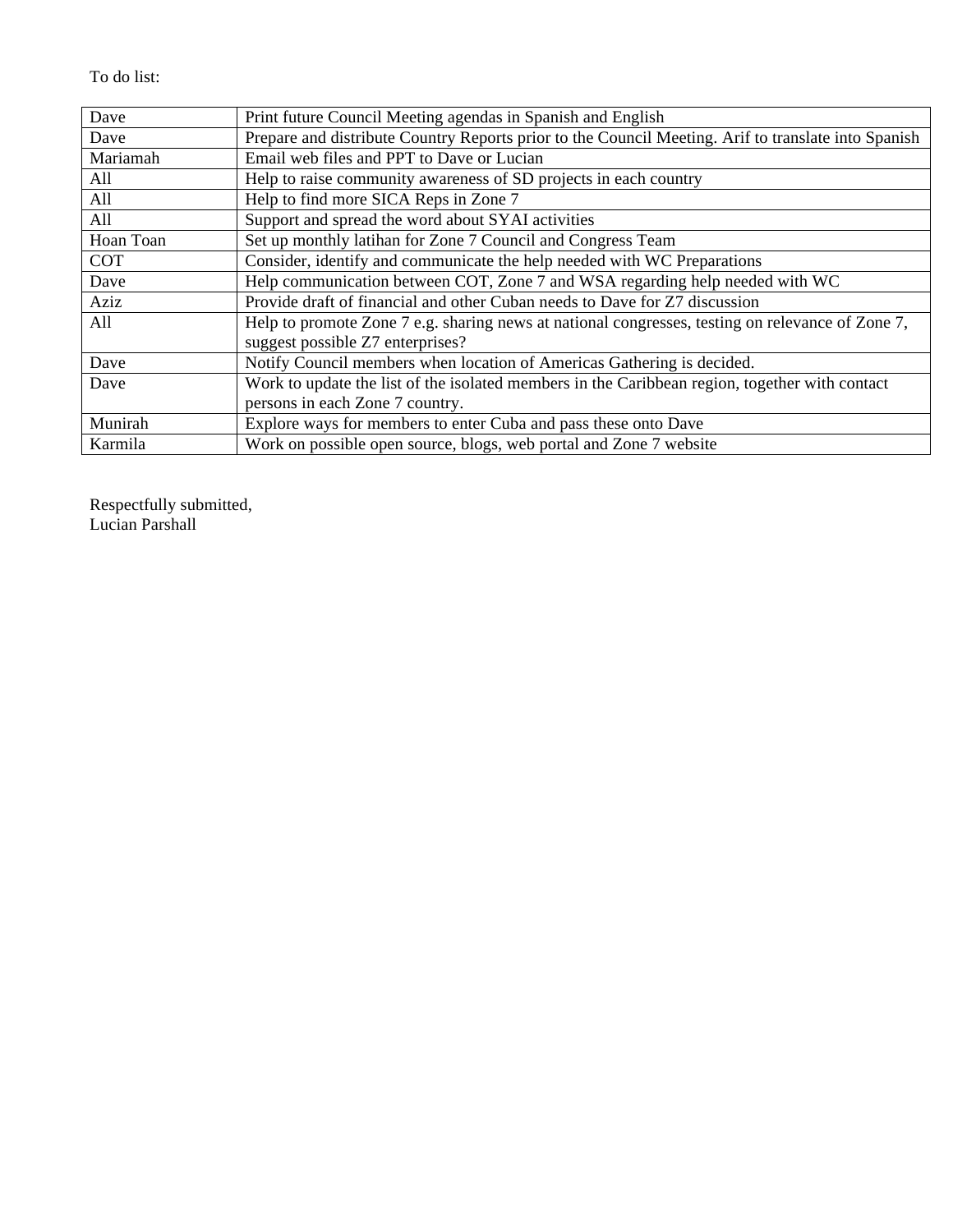# **Country Report**

#### **About Suriname**

Suriname, officially the Republic of Suriname, is a country in northern South America with Paramaribo as the capital. Suriname is the smallest sovereign state in South America. It has an estimated population of approximately 470,000. Suriname is an independent nation with a multi-cultural population of Amerindians (the original inhabitants of Suriname), Surinamese Maroons (descendants of escaped West African slaves), Lebanese, Jews, Chinese (mainly descendants of the earliest 19th-century contract workers), Hindoestanen (also descendants of contract workers from India), Indonesians (descendants of contract workers from the former Dutch East Indies on the island of Java), and In spite of the differences in heritage, the Surinamese are a model of racial - and religious harmony.

Dutch is the official language.

# **Zone 7**

In 2006 Subud-Suriname became part of the zone-7 group. Before 2006 we were part of zone-8 but the language was a barrier because it is a Spanish speaking group of countries. There is an increase of activity now that Subud-Suriname is part of zone-7.

With knowledge acquired at former gatherings and at zonal council meetings, the National Council and the Kedjiwan group have been able to:

- 1. Promote, establish and coach the wings (e.g. Youth) and other Subud groups.
- 2. Group meetings and monthly gatherings with the Wings and local committees have been part of Subud activities.
- 3. Information about Subud and Latihan to the general membership has improved with explanations about the talks of Bapak and with the periodically held workshops.
- 4. The extra or special sessions with members if there is a need to.

# **Zone 7 Council meeting 2007**

Some of you might still remember that in 2007 Suriname hosted the zonal council meeting. That was the first time in 40 years of Subud existence in Suriname that we were part in organizing a meeting of such importance. It is our goal to organize this meeting for the second time and with God's Will we want to do so in the year 2013.

# **Locations**

At present Subud-Suriname has 3 locations: Paramaribo, Accaribo and Lelydorp.

- Paramaribo is the centre of Subud-Suriname with about 74 members of which 35 come for Latihan on a regular basis. The interest in Subud and the Latihan is growing with 10 openings this year and 4 sitting on the bench as probationers.
- Accaribo is the second largest location with 22 members and since the opening of the new SubudHouse the number of probationers is growing.
- In the beginning the members of Lelydorp used to come to Paramaribo for Latihan. But due to difficult economic times, most of the members weren't able to continue coming to Paramaribo.

Hopes were high when they had the use of a house in Lelydorp which belonged to the family of one of the local members. Sorry to say this good fortune was but short lived. The property had to be sold and the Subud members had no place to go for Latihan. For a while some of them came to Paramaribo or to Accaribo but attendance became very infrequent. The trouble also was, the central figure of Lelydorp (a helper couple) became interested in another field of spirituality and consequently the membership stopped altogether. Now Lelydorp has 4 members. They alternate between Paramaribo and Accaribo.

In the early beginnings of Subud in Suriname, we had a very active group in Moengo, a small town in the east part as as budsuriname@hotmail.com, at 91 kilometer distance from Paramaribo. But due to the coupe and all the fighting that was going one as 37 w subud controm 1980 till 1990(?) all Subud activity came to a standstill, resulting in the closing of Subud House Because the riname Subud members left Moengo for saver grounds. After things got normal again, not many members returned.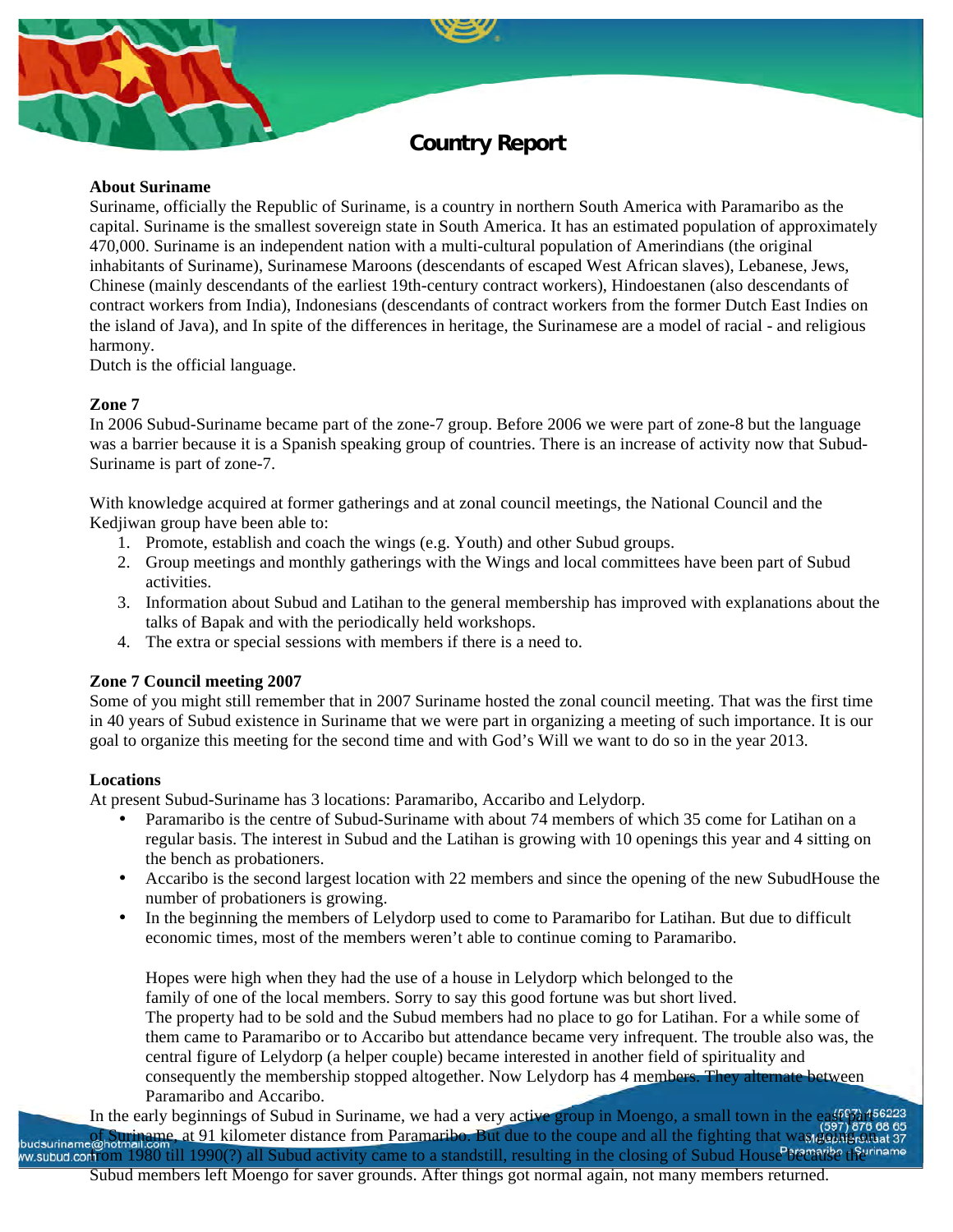Nowadays there's just one member left who, despite his age (he is 75 years old) feels compelled to take care of what is left of SubudHouse which after all those years is nothing more than a dilapidated shack.

# **National Committee**

In March 2010 a the General members Meeting (ALV) we formed a National Committee for the first time ever. Before that the Paramaribo Committee acted as the representative of Subud Sur. Also a new pair of Kedjiwan Councillors took over the responsibilities of the outgoing KC's (after they have been tested positive).

Every year we have a General members Meeting for which all the members are encouraged to participate. Then we clarify the activities and the results or the lack of results in the past year. But most importantly we have to answer for the financial status of Subud-Suriname. Also we introduce future activities and everything we have in mind for the coming year. All activities and projects of the former committee were taken over and being continued because the former Nat. Chair ( Patrick ) still participates in the present Nat. Committee and holds the position of Committee Councillor.

# **Communication**

To stimulate good communication between the several groups and wings, we have monthly meetings every second Saturday. The main goal is to give every group the opportunity to report on the results of their projects and the progress they made so far.

# **Activities of the Wings**

All building and renovations projects are being coordinated by the Nat. Committee. An important project of the former Nat. Committee was the renovation of SubudHouse-Accaribo which could not be possible without the generosity of the Muhammad Subuh Foundation which granted us an interest free loan of US\$ 10.000 and donated a gift of US\$10.000 (see bulletin for more information). Acknowledgements go to the members who on a voluntary basis dedicated themselves to this project in their spare time. They worked together in harmony, unity and forbearance every Saturday and Sunday.

The Youth are very active in fundraising activities. All the wings manage their own public and business affairs but the NC are over seeing all activities.

# **Goals of the National Committee for 2010 – 2014**

- The National Committee works to improve the participation of the membership by stimulating volunteer work for the monthly general maintenance and upkeep of SubudHouse
- To upgrade the computer knowledge and skills, the National Committee creates the opportunity to attend basic computer classes for the members but special for the committee members.
- To publish all activities in and around Subud-Suriname. We are in good contact with members of Subud-Netherlands through the exchange of news bulletins and translations of Bapak's talks.
- Be in regular contact with the member countries of zone 7 whether through internet or conference calls.
- To organize the archives (bringing order in books, documents, photos, videos ) and set up interviews with the senior members who were part of the early Subud group, so that oral history can be put in writing. On November  $8<sup>th</sup>$  2012 we will celebrate 45 years of Subud in Suriname.
- The financial situation in Suriname is slightly below moderate. Since financial contribution of members was voted down at a general members meeting, we finance our expenses with the income of small donations by a small group of members. The present National Committee wants to initiate the contribution of money so to be able to make a prognosis about the annual financial income and the calculation of expenses for a whole year. That's why we need to define financial prudence with transparency.
- Now that we have finished the renovation of SubudHouse Accaribo, our next duty is to keep up the installments on the loan that was granted us by the MSF. The finance to do so should come from Accaribo by way of enterprise. Another dream we want to fulfill is to make good use of the property. So we like to start enterprise in Accaribo for Eco tourism with a guesthouse and outdoors sport facilities. That's why members of Subud-Suriname and Susila Dharma are doing their best to set up an enterprise division. We are open for suggestions concerning this matter.

# Goals and perspectives:

- 1) Seek funds to further develop Eco tourism in Accaribo.
- 2) Celebrate 45 years of Subud in Suriname 2012.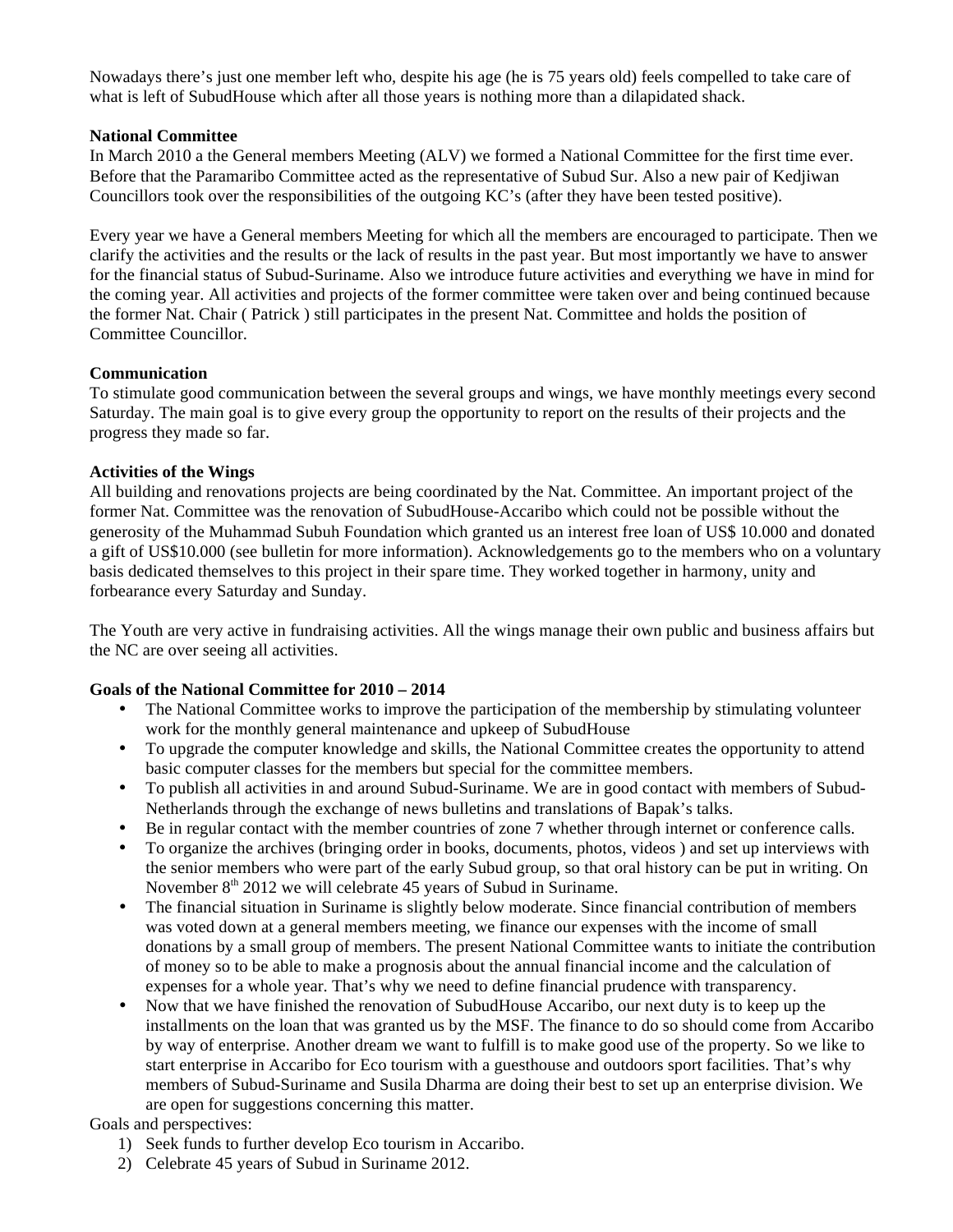- 3) Organize the Zone 7 Council meeting in Suriname 2013 (depends on the outcome of testings).
- 4) Attend the World Subud Congress in Mexico 2014.

# **Goals of the Kedjiwan group for the next years:**

- Continuing the annual year plan.
- Finalizing the issues about the helpers job description.
- Continuing with the workshops about forgiveness and sin.
- Special meetings with the committees and wings (SD).
- A workshop with as subject "The secret" will be organized by the youth with the support of the helpersgroup.
- Looking for a place in Lelydorp for doing the latihan.
- Working to bring Subud in Commewijne.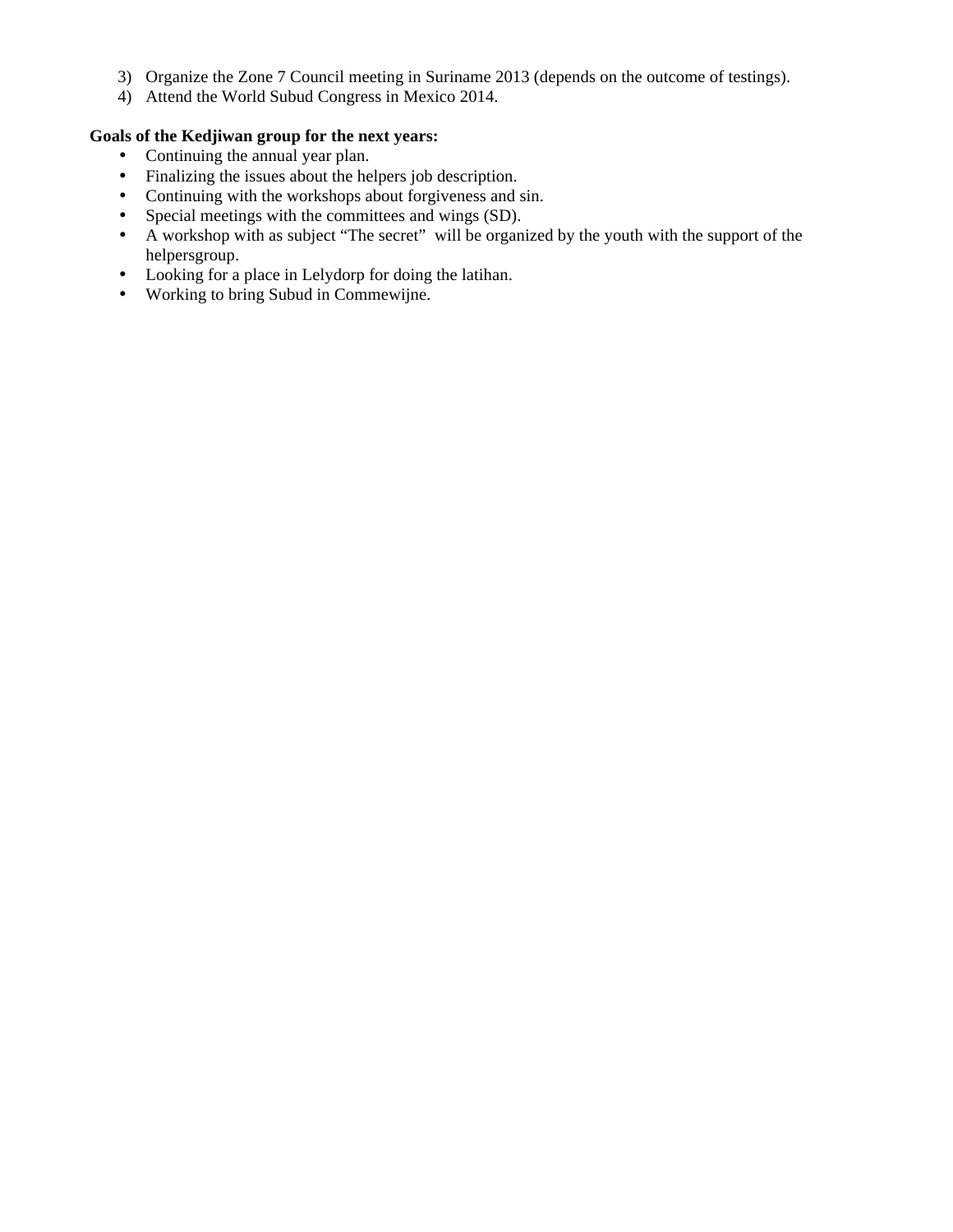# **SICA Information, Puebla 2011 Rosario's Moir and Latifa Taomina**

# Our Inspiration

The latihan kejiwaan is first of all the awakening of the human soul according to the will of God Almighty, and second, it is the awakening of human culture. — *Bapak Mhd. Subuh, London, England, May 23, 1976*

#### NEXT WORLD CONGRESS

SICA would like to express its commitment to participate in the preparation of the next world congress by organizing events, public cultural events.

Public cultural events with the participation not only of Subud members abut also with the participation of the people of Puebla. We may call it a festival of cultures.

These public events give not only value to SICA but put SUBUD into the world.

Congress events. Once we know about the spaces and technical capabilities, we can begin planning and setting up a team for the cultural programs. Traditionally this includes an opening ceremony, some professional caliber events open to the public, smaller events for Subud members only.

In the past we've also had Zone Days where each zone prepares a series of activities that allow others to experience something of their culture on those days. We don't have to do this if people don't want to do this.

It's important that Mexico, as the host country, have an important role in all this and that their culture is honored.

These things stand out as elements of what we our cultural program will include:

FOOD PERFORMANCES & CELEBRATIONS --DANCE --MUSIC --THEATRE **EXHIBITIONS** CRAFTS - PARTICULARLY FABRIC ART AND CERAMIC ART PUPPETS FIESTA FILM, LIGHT, MULTIMEDIA ANGELS **SOCCER** 

# Some things are impressive and some things are informal, fun and light-hearted. Laughter is also good.

Re Zone 7: Canada, US, Mexico, and Cuba: For the congress, let's look at something with FOOD: The Great Zone 7 Potluck? All our countries were already inhabited when the Europeans came. And Puebla was one of the first places — in North or Central America — to feel the impact of European notions of food. Puebla's famed poblano mole happened with from this exchange -- thanks also to the nuns. So we should explore this more: the culture of food and how it affects and influences our own cultures. It could be a lot of fun.

### SICA Goals

- Restructure and refocus SICA to inspire and enable engagement, excitement, growth, and ACTION.
- Articulate clear Guiding Principles and Core Values for SICA.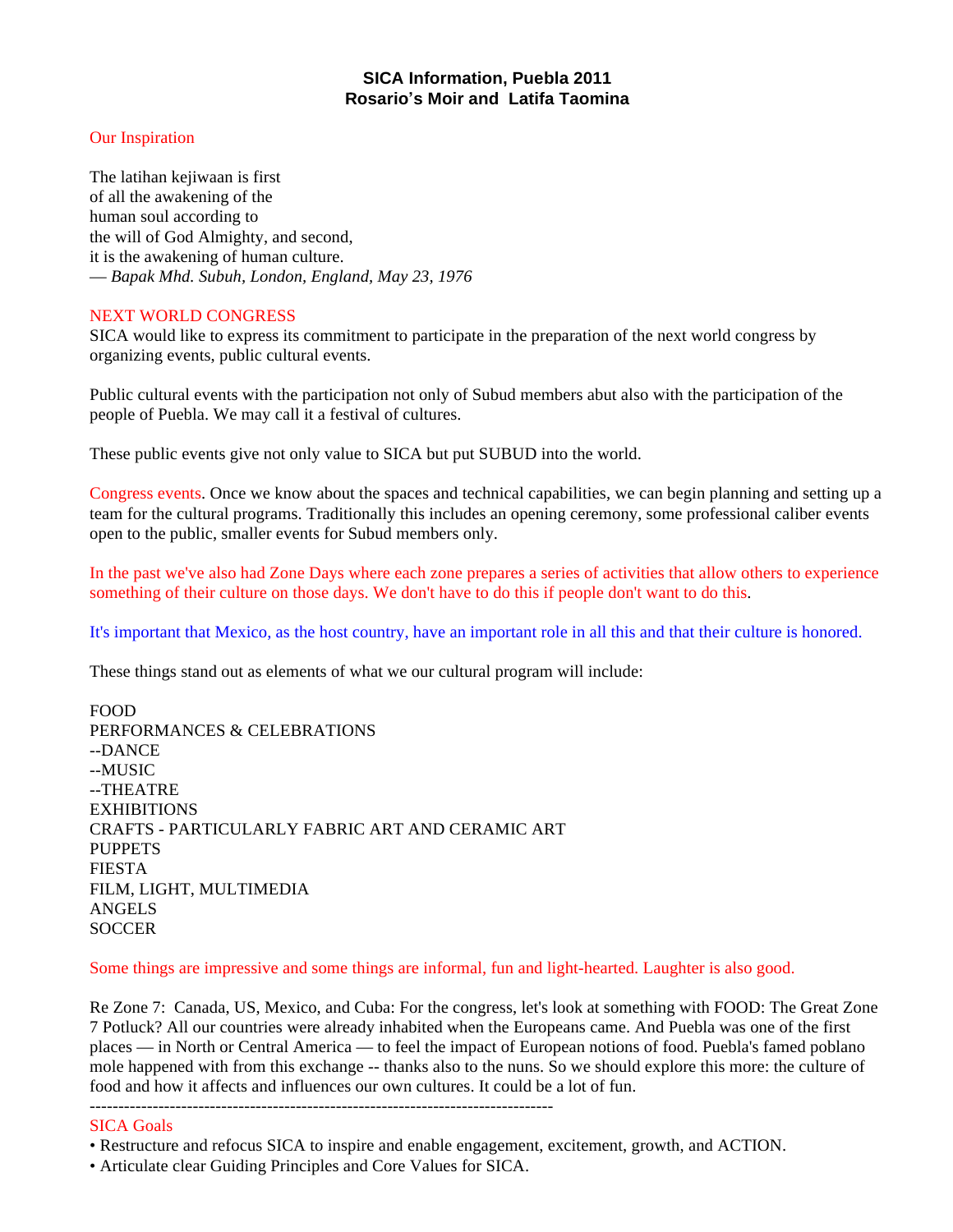• Grow a self-sufficient and self-funded SICA.

# Our Strategy

• Develop and implement an integrated SUBUD Cultural Enterprise that has as its central focus the globalization of SICA's higher principles and values;

- Involve SICA zone, regional and local people in the "cultural enterprise management processes;"
- Generate income to fund "cultural expression" in whatever form and wherever it chooses.

#### **Donations**

 (1)Three individuals in USA have contributed money to SICA since I took office. (We have made no appeal for funds, however.) (2) We also had a small sum of money to begin our work that came from the last distribution of Widjojo funds. Some individuals earmarked funds from that to go to SICA. Some money from that distribution had been spent before we took office.

#### Funding Programs

We have just put in place a new funding program called CREATING PUBLIC VALUE THROUGH ART, CULTURE, AND CREATIVITY. The program is designed to promote a framework for thinking about the public benefit of art, culture, and creativity — and for recognizing the value of developing individual talent. The program will provide seed funding for fresh and original cultural endeavors that spring from an individual's talent, reflect an inner content, and touch the feelings of others.

Our goal is to fund at least one project in each zone, and to have the projects be of such caliber that the program attracts more support and money so that we can sponsor more projects.

The first project to benefit form this is a project in Zone 7—in USA. It is a CD by Benjamin Drazen called INNER FLIGHTS. Benjamin is a jazz saxophone artist, and I happen to know Dr. Kelland Thomas, an outstanding professor at the University of Arizona. Dr. Thomas is not a Subud member, but, as part of the application review process, I shared some of Benjamin's music to get his opinion. He felt his music was quite outstanding, and very much worth encouraging. The grant, \$1200, made it possible for Jacob to have the CD printed so that it could be distributed to the public. On the inside of the CD jacket, it says, "I would like to thank the Subud International Cultural Association for their generous grant in support of this record." More on this CD: http://www.benjamindrazen.com/

# IRS

We have updated the designation/classification of SICA within the 501 c 3 designation with the IRS in the USA. This will allow us to receive money from the general public. The way we were set up before did not allow to this.

#### Special deal with Fractured Atlas

Here's the deal: We have an arrangement whereby SICA members (Subud folks) can avail themselves of the attached benefits via Fractured Atlas, an arts service organization in New York City. Most of these benefits will be useful for folks here in the USA, but some of the benefits, such as the online learning courses, networking, etc., can be useful for anyone anywhere. See At

#### SICA things now or almost ready

1. SICA site to launch soon. Will have many cultural resources, an online cultural magazine, guidance from Bapak and Ibu re culture an SICA, ways to share films, music etc. online.

We received a grant from MSF to help us do that. Marcus Bolt in UK is doing the graphic design. Emmanuel Williams in US is the editor and gathering material. Farah and Hassan Czwiertnia of Austria are doing the IT for the site. They also do the Subud World News site. We hope the site will be live by the time of the international meetings this summer. SICA France has created its own website, and as other countries create local SICA presences, we can connect with those other websites as well.

2. Grant program set up to provide seed funding for cultural projects. Projects need to serve the public benefit and originate with an individual's real talent. The goal is to fund at least one project in each zone by time of the world